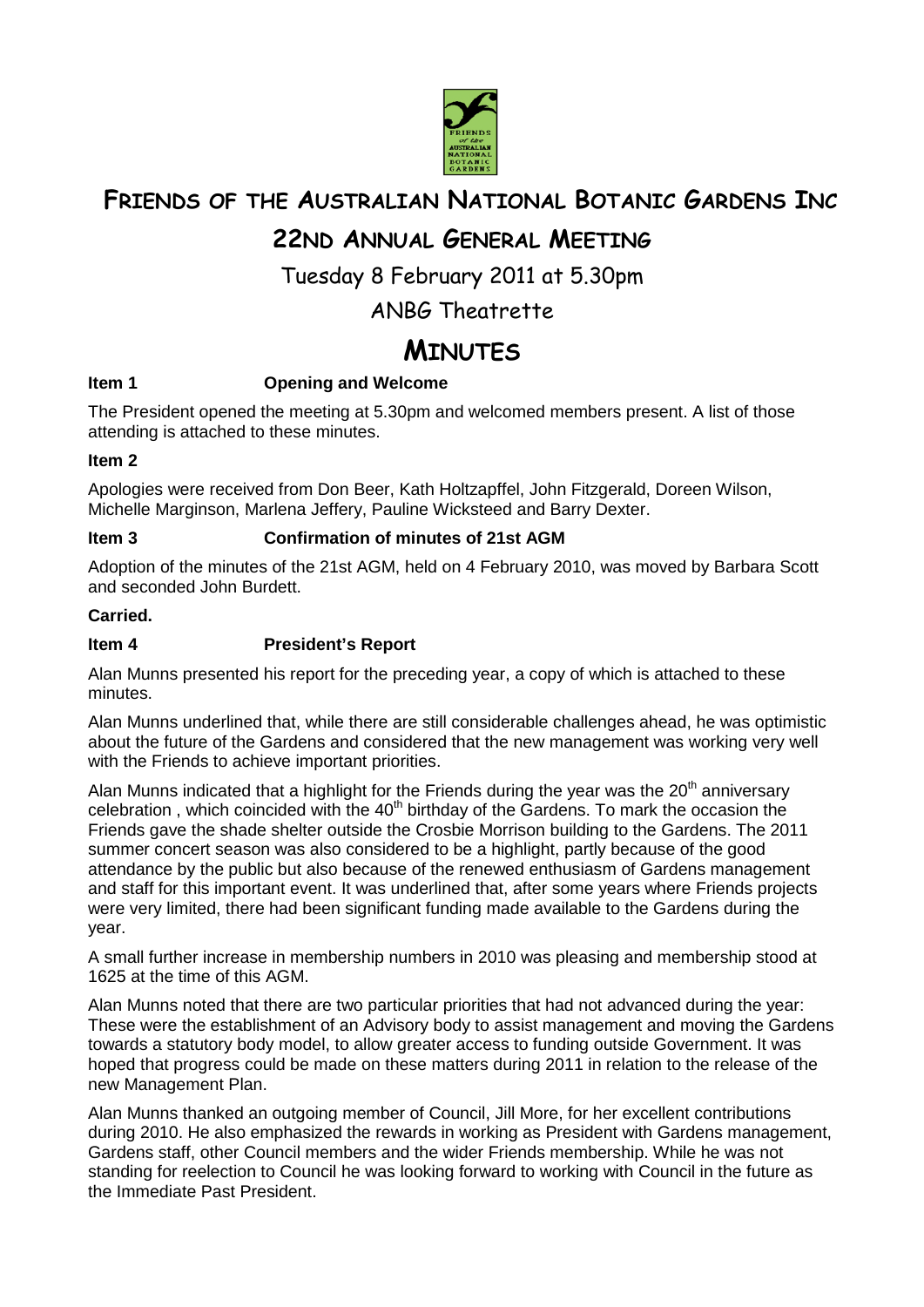Adoption of the President's report was moved by Alan Munns and seconded by David Coutts.

## **Carried.**

#### **Item 5 Treasurer's report**

Marion Jones tabled the audited financial statements for the year 2009/10. She noted that income was down about \$27000 and expenditure up about \$42000 during the year compared to the year before. The reasons for this were indicated to be:

- Reduced income and higher expenses for the summer concerts in January 2010
- No Friends dinner in 2009/10
- A reduction in plant sales by the Growing Friends due to availability of stock
- Significant expenditure on Friends projects compared to the previous year

Nonetheless there had still been an increase in the operating surplus of about \$7000 at the end of the year, which was an excellent result in the circumstances. The Accumulated Surplus at the end of the year was \$369619 compared to \$362742 at the end of 2008/09.

Adoption of the Treasurer's Report was moved by Marion Jones and seconded by Cedric Bryant.

#### **Carried**

Marion Jones informed the AGM that the audited financial statements for the Public Fund were available to the meeting and the Treasurer of the Public Fund was present to answer any questions.

## **Item 6 Report by Executive Director of ANBG**

Dr Judy West presented her report to the meeting. A summary is attached to these minutes.

## **Item 7 Election of Office Bearers and Members of Council**

The President asked Judy West take over the Chair for the election of office bearers and Council members.

Dr West informed the meeting that there were seven positions up for election at this meeting. Each of the positions would hold office for two years. Dr West informed the meeting that the nominations that had been received for these positions were :

| President      | <b>David Coutts</b>   |
|----------------|-----------------------|
| Vice President | Barbara Podger        |
| Secretary      | John Connolly         |
| Council        | <b>Warwick Wright</b> |
|                | Andy Rawlinson        |
|                | <b>Anne Campbell</b>  |
|                | Lesley Jackman        |

As there was only one nomination for each vacant position Dr West declared the candidates listed above elected.

Alan Munns resumed the Chair for the remainder of the meeting.